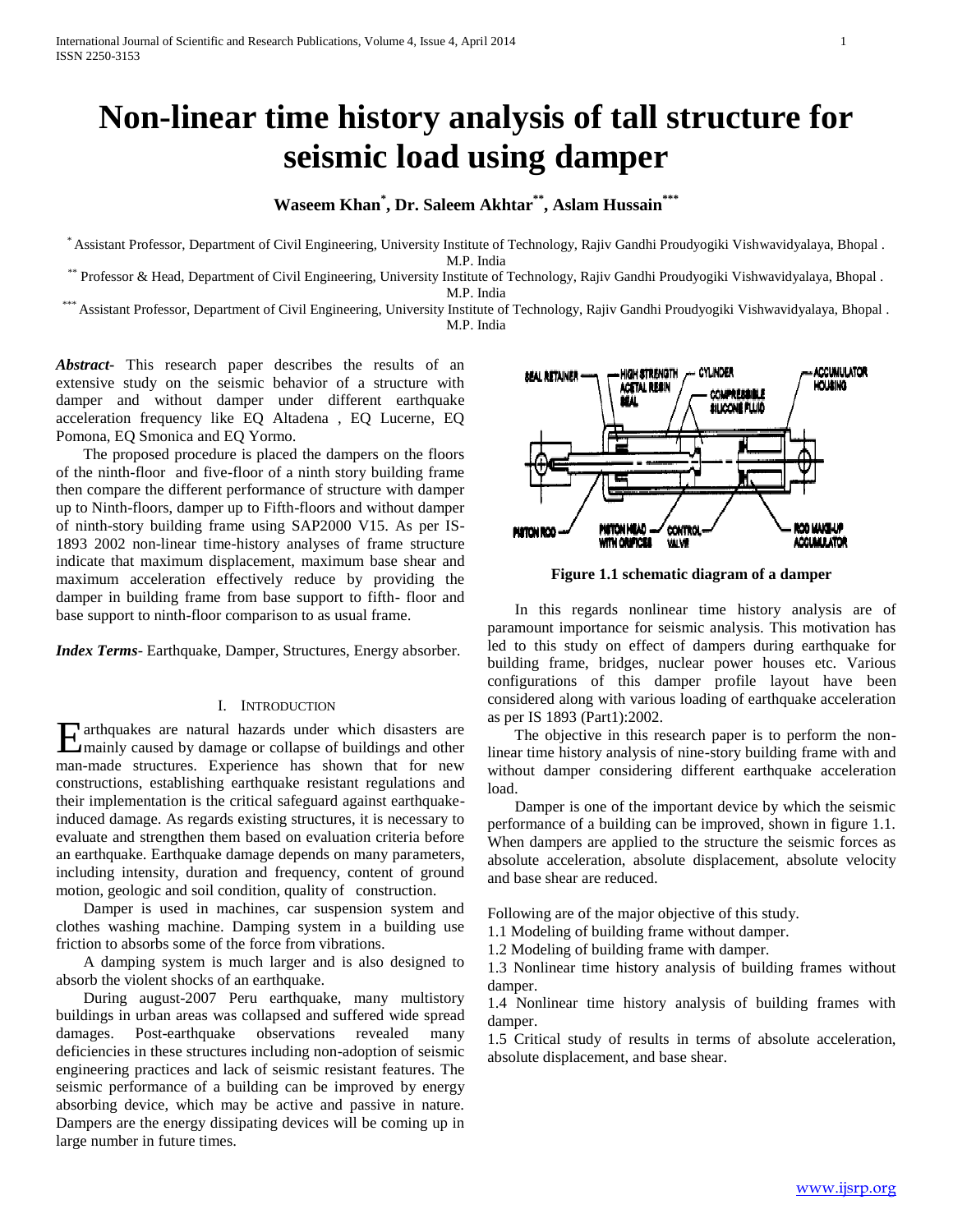International Journal of Scientific and Research Publications, Volume 4, Issue 4, April 2014 2 ISSN 2250-3153

#### II. METHODOLOGY

 The study of the damper forces in the 9 story 2D frame is an important factor for the analysis. There are many research work reported on various damper aspects like linear and nonlinear Static and linear and nonlinear dynamic analysis of buildings frame.

 In this study we have provided the damper from bottom to ninth-floor and bottom to fifth-floor for seismic analysis as per IS 1893-2002. A comparison of time history analysis for ninth-story frame with damper and without damper has been carried out.The resultant forces are as absolute displacements, absolute acceleration, and base shear.

Step-1 Selection of building geometry, 2 bays and 9 story 2D frame.

Step-2 Define the material property of frame.

Step-3 Define the section property of frame beam and column.

Step-4 Assign the joint pattern as fixed support.

Step-5 Define the dampers properties.

Step-6 Define the load pattern dead load and live load.

Step-7 Define the accelerogram file for earthquake load in SAP2000 V15.

Step-8 Define the analysis case.

Step-9 Run analysis program.

Step-10 A comparison in analysis results as absolute displacements, absolute acceleration, and base shear, maximum has been carried out as a result in this research paper.

**Table 1.1 Damper properties**

| Damper   | <b>Stiffness</b>  | Damping<br>coefficient   Constant | Damping |
|----------|-------------------|-----------------------------------|---------|
| Property | $175126.85$ KN /m | 837.3188                          | 0.5     |

#### III. TIME HISTORY ANALYSIS OF BUILDING FRAME

 SAP is structural analysis programming software. With the help of SAP2000 nine- story building frame has been analysed for seismic loads without damper and with damper Linear as well as nonlinear time history analysis has been done. There are basically three methods for seismic analysis.

1. Linear and nonlinear Pushover analysis

- 2. Linear and nonlinear response spectrum analysis.
- 3. Linear and nonlinear time history analysis.

 Following material properties and geometry have been considerd:- Density of RCC :  $25 \text{ kN/m}^3$ Density of Masonry: 18.5 kN/m<sup>3</sup>

 The typical story height, floor to floor is 3.0m. The sections of columns are considered as 350mm x 350mm, and the section of beam is taken as 250mm x 350mm.



**Figure 1.1.1 Elevation of Ninth-floor damper**

## IV. RESULTS AND DISCUSSION

 In the present study seismic evaluation of the 9 story concrete building frame, analysis as per IS 1893-2000 has been carried out by 2D nonlinear time history analysis, for four load cases . Time history analysis results were tabulated in the form of base shear, absolute displacement, and absolute acceleration at top floor. It has been observed that there is significant variation in results based on the load case.

#### **3.1Maximum Base Shear**

 The maximum values of base reaction of 9 floor frame when damper is provided up to  $5<sup>th</sup>$  floor and  $9<sup>th</sup>$  floor from base for EQ Altadena , EQ Lucerne, EQ Pomona, EQ Smonica ,load are given in Table 1.2. It can be observed that maximum base shear decrease effectively from 18.94% to 37.45% for different earthquake load case when dampers are provided up to  $5<sup>th</sup>$  floor,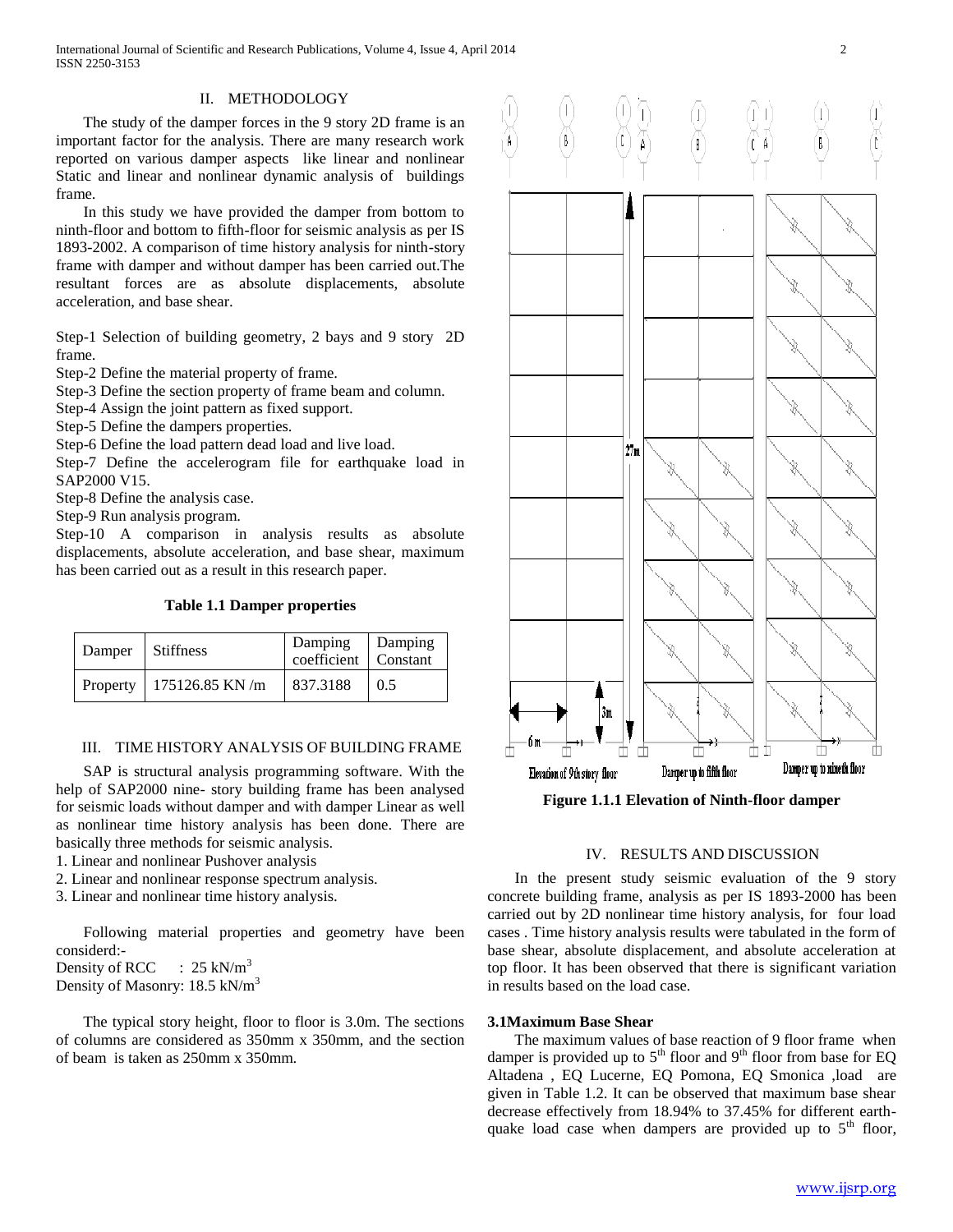compared to normal frame (Without damper) and from 23.79 % to 44.17% for different earth-quake load case when dampers are provided up to  $9<sup>th</sup>$  floor, compared to normal frame (without damper) given in Table 1.3.

## **Table 1.2 Base shear**

| Load<br>cases  | Base<br>Reaction<br>Without<br>Damper(kN) | Base<br>Reaction<br>With<br>5<br>Floor<br>Damper(kN) | <b>Base</b><br>Reaction<br>With 9 floor<br>Damper(kN) |
|----------------|-------------------------------------------|------------------------------------------------------|-------------------------------------------------------|
| EQ<br>Altadena | 31609.57                                  | 25623.99                                             | 24089.46                                              |
| EO<br>Lucerne  | 65340.05                                  | 45266.86                                             | 38838.17                                              |
| EQ<br>Pomona   | 44954.89                                  | 28302.08                                             | 25099.61                                              |
| EQ<br>Smonica  | 41221.04                                  | 25782.59                                             | 25202.36                                              |

**Table1.3 Percentage reduction of Base shear compare to normal frame**

| Load<br>cases  | % reduction of Absolute<br>Base Reaction With 5<br><b>Floor Damper</b> | 0 <sup>f</sup><br>$\%$<br><b>Base</b><br>Reaction With 9<br>floor Damper |
|----------------|------------------------------------------------------------------------|--------------------------------------------------------------------------|
| EQ<br>Altadena | 18.94                                                                  | 23.79                                                                    |
| EQ<br>Lucerne  | 30.72                                                                  | 40.56                                                                    |
| EQ<br>Pomona   | 37.04                                                                  | 44.17                                                                    |
| EQ<br>Smonica  | 37.45                                                                  | 38.86                                                                    |
| EQ<br>Yormo    | 31.20                                                                  | 31.54                                                                    |

## **3.2 Absolute Displacement**

 The maximum values of absolute displacement of 9 floor frame when damper is provided up to  $5<sup>th</sup>$  floor and  $9<sup>th</sup>$  floor from base for EQ Altadena , EQ Lucerne, EQ Pomona, EQ Smonica ,load are given in Table 1.4. It can be observed that absolute displacement reduces effectively from 0.41% to 31.79% for different earth-quake load case when dampers are provided up to 5<sup>th</sup> floor, compared to normal frame (Without damper) and from 0.42% to 36.25% for different earth-quake load case when dampers are provided up to  $9<sup>th</sup>$  floor, compared to normal frame (without damper) given in Table 1.5

| Load<br>case   | Abs<br>Dis<br>Without<br>Damper | Dis<br>Abs<br>With 5Floor<br>Damper | Abs Dis With<br>floor<br>Damper |
|----------------|---------------------------------|-------------------------------------|---------------------------------|
| EQ<br>Altadina | 0.024                           | 0.0209                              | 0.018                           |

| EQ<br>Lucrane | 0.054   | 0.036   | 0.034   |
|---------------|---------|---------|---------|
| EQ<br>Pomona  | 0.009   | 0.007   | 0.006   |
| EQ<br>Smonica | 0.00939 | 0.00938 | 0.00937 |

## **Table1.5 Percentage reduction of Absolute Displacement compare to normal frame**

| Load cases        | reduction<br>$\%$<br>of<br>Absolute<br>Displacement With<br>5 Floor Damper | reduction<br>of<br>$\%$<br>Absolute<br>Displacement With<br>9Floor Damper |
|-------------------|----------------------------------------------------------------------------|---------------------------------------------------------------------------|
| EQ Altadina       | 17.17                                                                      | 25.43                                                                     |
| <b>EQ Lucrane</b> | 31.79                                                                      | 36.25                                                                     |
| EO Pomona         | 19.85                                                                      | 34.79                                                                     |
| EO Smonica        | 0.41                                                                       | 0.42                                                                      |

## **3.3 Absolute Acceleration**

 The maximum values of absolute displacement of 9 floor frame when damper is provided up to  $5<sup>th</sup>$  floor and  $9<sup>th</sup>$  floor from base for EQ Altadena , EQ Lucerne, EQ Pomona, EQ Smonica ,load are given in Table 1.6. It can be observed that absolute acceleration reduces effectively from 3.23% to 53% for different earth-quake load case when dampers are provided up to  $5<sup>th</sup>$  floor, compared to normal frame (Without damper) and from 63.12% to 86.61% for different earth-quake load case when dampers are provided up to  $9<sup>th</sup>$  floor, compared to normal frame (without damper) given in Table 1.7

# **Table1.6 Absolute Acceleration (mm/** $sec^2$ **)**

| Load<br>case          | Abs<br>Acceleration<br>Without<br>Damper | Abs<br>Acceleration<br>With 5 Floor<br>Damper | Abs<br>Acceleration<br>With 9<br>floor<br>Damper |
|-----------------------|------------------------------------------|-----------------------------------------------|--------------------------------------------------|
| EO.<br><i>ltadina</i> | 3859.88                                  | 3984.58                                       | 516.52                                           |
| EQ<br>Lucrane         | 3910.02                                  | 4894.18                                       | 1441.76                                          |
| EQ<br>Pomona          | 3089.39                                  | 1451.80                                       | 755.97                                           |
| EQ<br>Smonica         | 2968.03                                  | 3196.54                                       | 970.04                                           |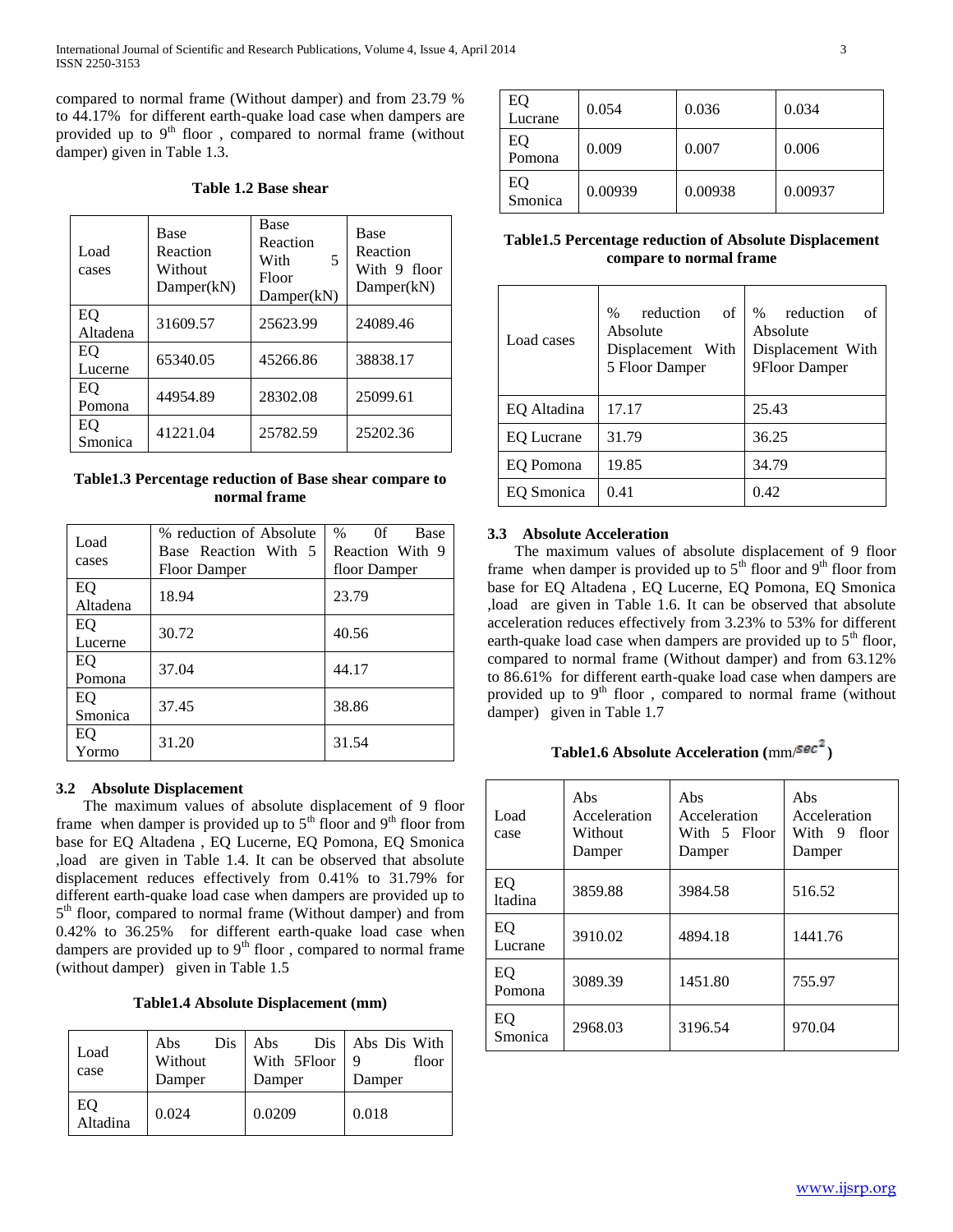| <b>Table1.7 Percentage reduction of Absolute Acceleration</b> |
|---------------------------------------------------------------|
| compare to normal frame                                       |

| Load case         | % reduction of<br>Absolute<br>Acceleration<br>With 5 Floor<br>Damper | % reduction of<br>Absolute<br>Acceleration<br>With 9 floor<br>Damper |
|-------------------|----------------------------------------------------------------------|----------------------------------------------------------------------|
| EQ Itadina        | 3.23                                                                 | 86.61                                                                |
| <b>EQ Lucrane</b> | 25.17                                                                | 63.12                                                                |
| EQ Pomona         | 53.00                                                                | 75.53                                                                |
| EO Smonica        | 7.69                                                                 | 67.31                                                                |

 Figure 1.2 shows the Time history analysis graph for base shear.

Figure 1.3 to Figure 1.5 shows the bar chart graph with respect to base shear, absolute displacement, absolute acceleration .



**Figure 1.2 Non-linear Time history analyses Graph**



**Figure 1.3 Bar chart for Base shear (kN)**



**Figure 1.4 Bar chart for Absolute displacement (mm)**



**Figure 1.5Bar chart for Absolute acceleration (mm/** $\frac{sec^2}{ }$ **)** 

Following are the salient conclusions of this study-

#### V. CONCLUSIONS

 On the basis of present study and reviewed literature the following conclusions can be drawn:

 1. Seismic performance of building can be improved by providing energy dissipating device (damper), which absorb the input energy during earthquake.

 2. The frame is more safe when damper is provided up to top floor from base.

 3. With the deployment of damper in the structure, the base shear effectively reduces.

- 1. Due to base shear reduction of making the structure cost effective
- 2. Due to absolute acceleration reduction the inertial forces also reduced.
- 3. Due to absolute displacement reduction the structure have not require more ductility to resisting earth-quake forces.